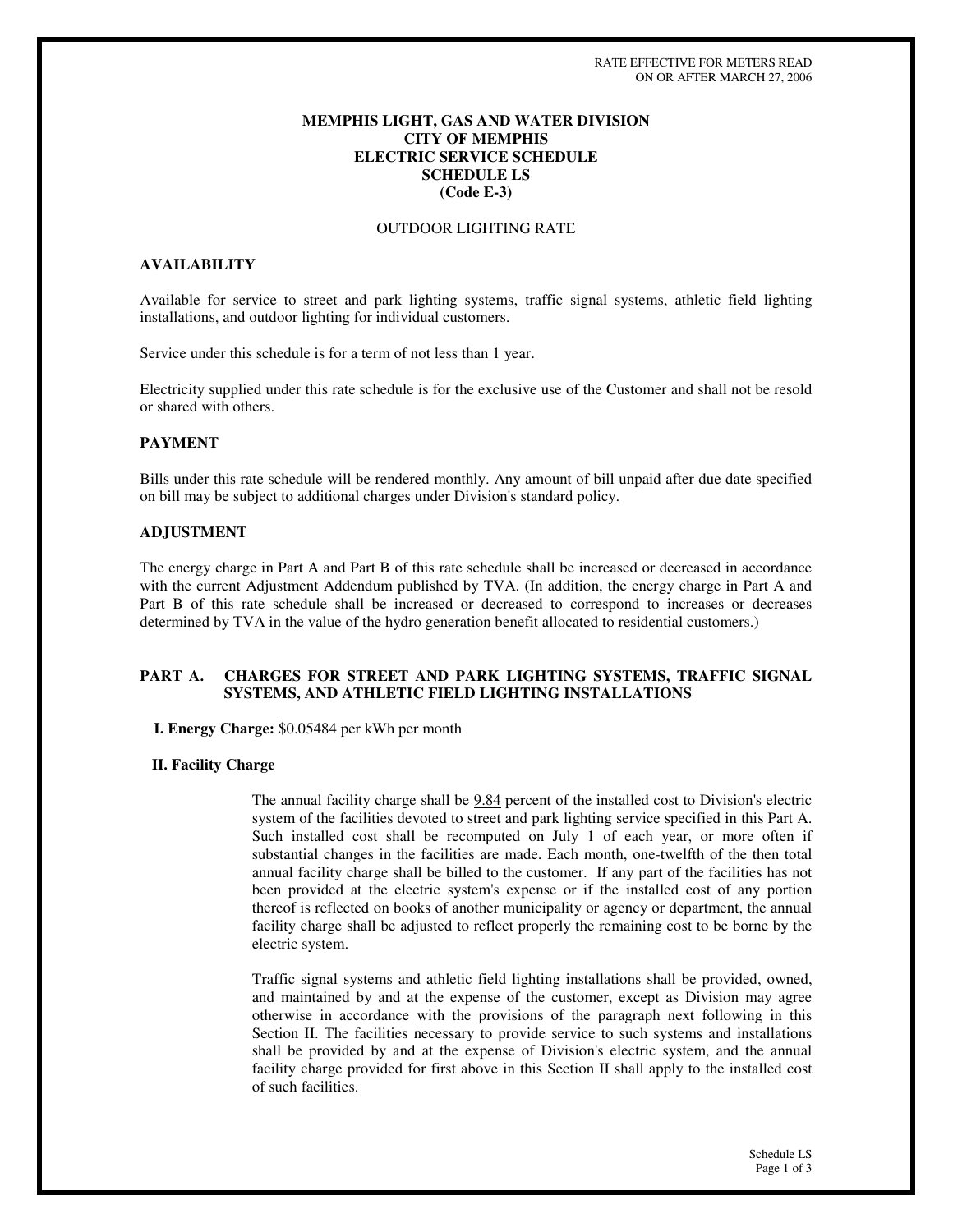When so authorized by policy duly adopted by Division's governing board, traffic signal systems and athletic field lighting installations may be provided, owned, and maintained by Division's electric system for the customer's benefit. In such cases Division may require reimbursement from the customer for a portion of the initial installed cost of any such system or installation and shall require payment by the customer of a facility charge sufficient to cover all of Division's costs (except reimbursed costs), including appropriate overheads, of providing, owning, and maintaining such system or installation; provided that, for athletic field lighting installations, such facility charge shall in no case be less than 12 percent per year of such costs. Said facility charge shall be in addition to the annual facility charge on the facilities necessary to provide service to such system or installation as provided for in the preceding paragraph. Replacement of lamps and related glassware for traffic signal systems and athletic field lighting installations provided under this paragraph shall be paid for under the provisions of paragraph A in Section IV.

#### **III. Customer Charge** -Traffic Signal Systems and Athletic Field Lighting Installations.

Division shall apply a uniform monthly customer charge of \$2.71 for service to each traffic signal system or athletic field lighting installation.

## **IV. Replacement of Lamps and Related Glassware** -Street and Park Lighting

Customer shall be billed and shall pay for replacements as provided in paragraph B below, which shall be applied to all service for street and park lighting.

A. Division shall bill the customer monthly for such replacements during each month at Division's cost of materials, including appropriate storeroom expense.

B. Division shall bill the customer monthly for one-twelfth of the amount by which Division's cost of materials, including appropriate storeroom expense, exceeds the product of 3 mills multiplied by the number of kilowatt-hours used for street and park lighting during the fiscal year immediately preceding the fiscal year in which such month occurs.

## **METERING**

For any billing month or part of such month in which the energy is not metered or for which a meter reading is found to be in error or a meter is found to have failed, the energy for billing purposes for that billing month or part of such month shall be computed from the rated capacity of the lamps (including ballast) plus 5 percent of such capacity to reflect secondary circuit losses, multiplied by the number of hours of use.

## **REVENUE AND COST REVIEW**

Division's costs of providing service under Part A of this rate schedule are subject to review at any time and from time to time to determine if Division's revenues from the charges being applied are sufficient to cover its costs. (Such costs, including applicable overheads, include, but are not limited to, those incurred in the operation and maintenance of the systems provided and those resulting from depreciation and payments for taxes, tax equivalents and interest.) If any such review discloses that revenues are either less or more than sufficient to cover said costs, Division shall revise the above facility charges so that revenues will be sufficient to cover said costs. Any such revision of the annual facility charge provided for first above in Section II of Part A of this rate schedule shall be by agreement between Division and TVA.